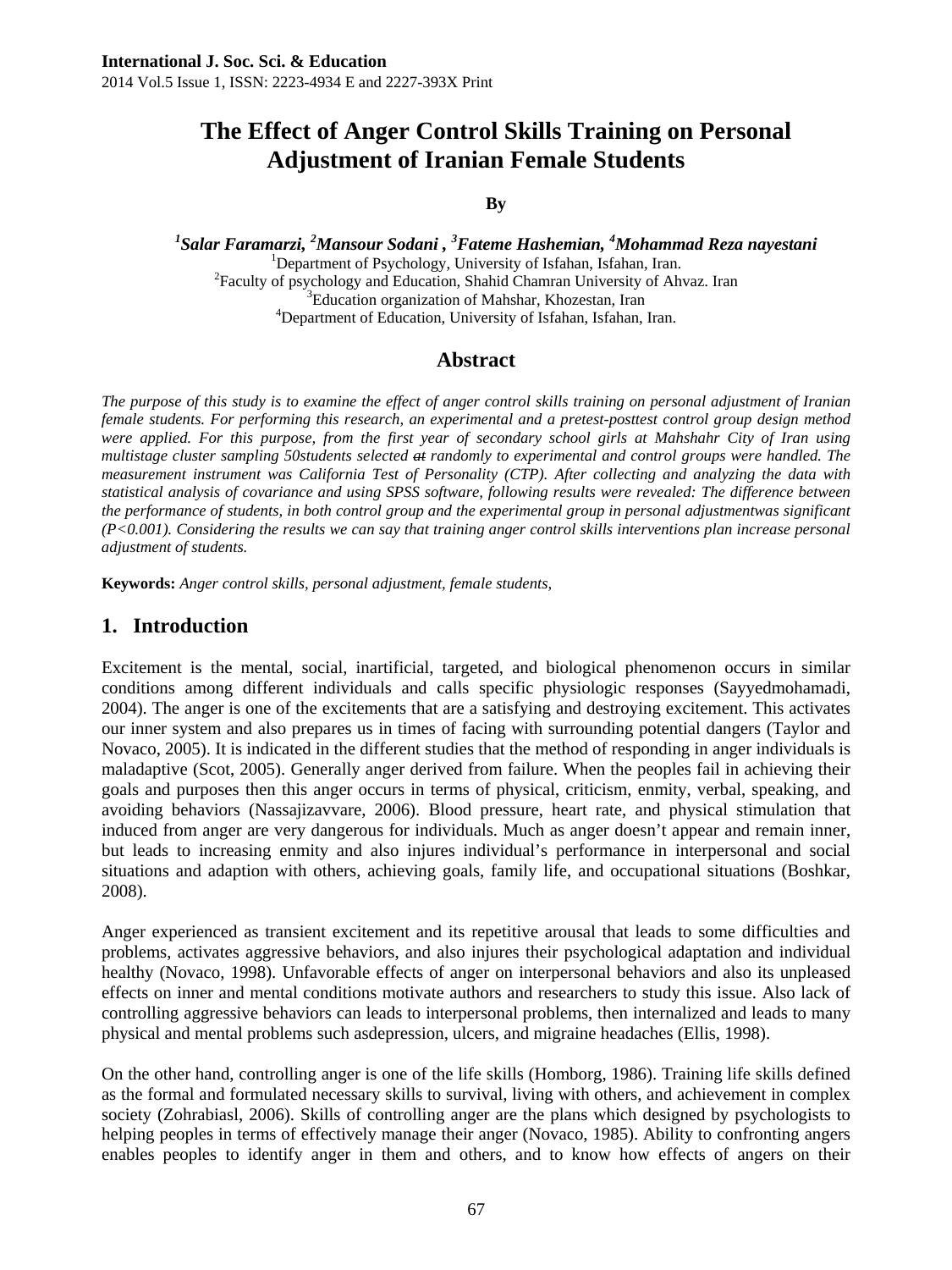behaviors in order to react these angers effectively (Nikparvar, 2004). Fiendler et al (2005), Fiendler et al (1986), and Kolner et al (1999) focused on the effectiveness of educating anger management on many groups such as psychopaths, teenagers, and educational centers. So the anger management plan is an organized interval mental-educational plan that conducted to creating skills of anger management and its controlling. This also utilized to decreasing individual's vulnerability (Taylor et al., 2005). Kairens (1995) indicated that adaptation process formed in terms of beneficial social interactions and also provides socialization and learning assertiveness skills. Based on Lean et al. (2004), training assertiveness improves assertiveness, self-confidence, interpersonal interactions, and communicational skills that all of these lead to decreasing social stress.Issues of anger and excitement have been studied in different studies, either as excitement or as an interventive plan in terms of anger management. For example, Navidi (2008) studied the effects of training anger management on male student's adaptation skills in high schools and then resulted that education of anger management leads to improving adaptation skills. Also Sakhavaski et al. (2000) examined the effectiveness of interventive plans of anger management on 23 students of primary schools during 10 sessions and resulted that these plans are effective on angerrelated behaviors. Mac Waft (2004) and Berslin (2005) reported effects of anger management plans on prevention of delinquency teenager's anger. Also Kampel (2005) examined ager management training and short-term plans among high schools students. Lazarus et al. (1984) and Gas and et al. (1972) suggested cognitive mediation about anger in order to controlling anger based on the cognitive perspective and also introduced method of immunization through behavioral-cognitive treatment plans. Seivrd and Sipvak (1980) indicated that many of the problems in terms of behavioral incompatibility that Childs affected with them probably are the result of social-cognitive shortages to resolving interpersonal problems and issues.

Other studies conducted in terms of effectiveness of group training periods on adaptation and control of anger. Attari et al. (2005) examined group training social skills on delinquency teenager's individualsocial adaptation. They resulted that this influences their adaptation and also reported significant differences between control and experimental groups. Rahimianbogar (2007), in terms of examining effects of assertiveness methods (including decisively rejection, decisively expression, and decisively request) on male and female student's social adaptation indicated that education of assertiveness methods influences student's social adaptation. Hashemi and et al. (2009) examined the effect of verbal selftraining on social adaptation Childs and resulted that the verbal self- training leads to improving child's social adaptation and their interpersonal communications. Vardin and et al. (1990) examined the effects of social skills training in schools and finally resulted that significant improvement occurs in activities and social behaviors of students and also their self-confidence after intervention. Shamnati and et al. (995) indicated that educational plans of social adaptation influence conflict control in three aspects of social behaviors including self-control, empathy, and cooperation. Also Hargi and et al. (1995) that examined effectiveness of assertiveness methods on social and behavioral performance resulted these methods influence student's decisiveness and problem solving skills and leads to increasing their adaptive behaviors and also influences females more than males. Ronen (2004) examined the effect of self-control educations on reduction of child's anger and indicated that self-control educations leads to decreasing child's anger significantly and also increasing self-control behaviors and their social interactions. Also Laba and et al. (2005) examined treatment effects of cognitive-treatment multidimensional plans (including teacher's consulting, belonging management, and education of self-control) on conducting disorder and resulted that these plans leads to decreasing assertiveness behaviors of Childs and also increase their social-friendly behaviors. Nikvelt (2004) studied anger prevention plans on students in order to help them in terms of social skills. Finally Arefi (1998) examined the relationship between male and female student's aggressiveness, affective and social adaptation in primary schools. Then it is concluded through reviewing different studies and researches that social adaptability is one of the main and basic components of social life in the nowadays advanced and competitive world.Lack of this could leads to many different individual and social injures. Also later studies and researches indicated that iterative and educational plans could leads to better and more favorable adaptability. Therefore this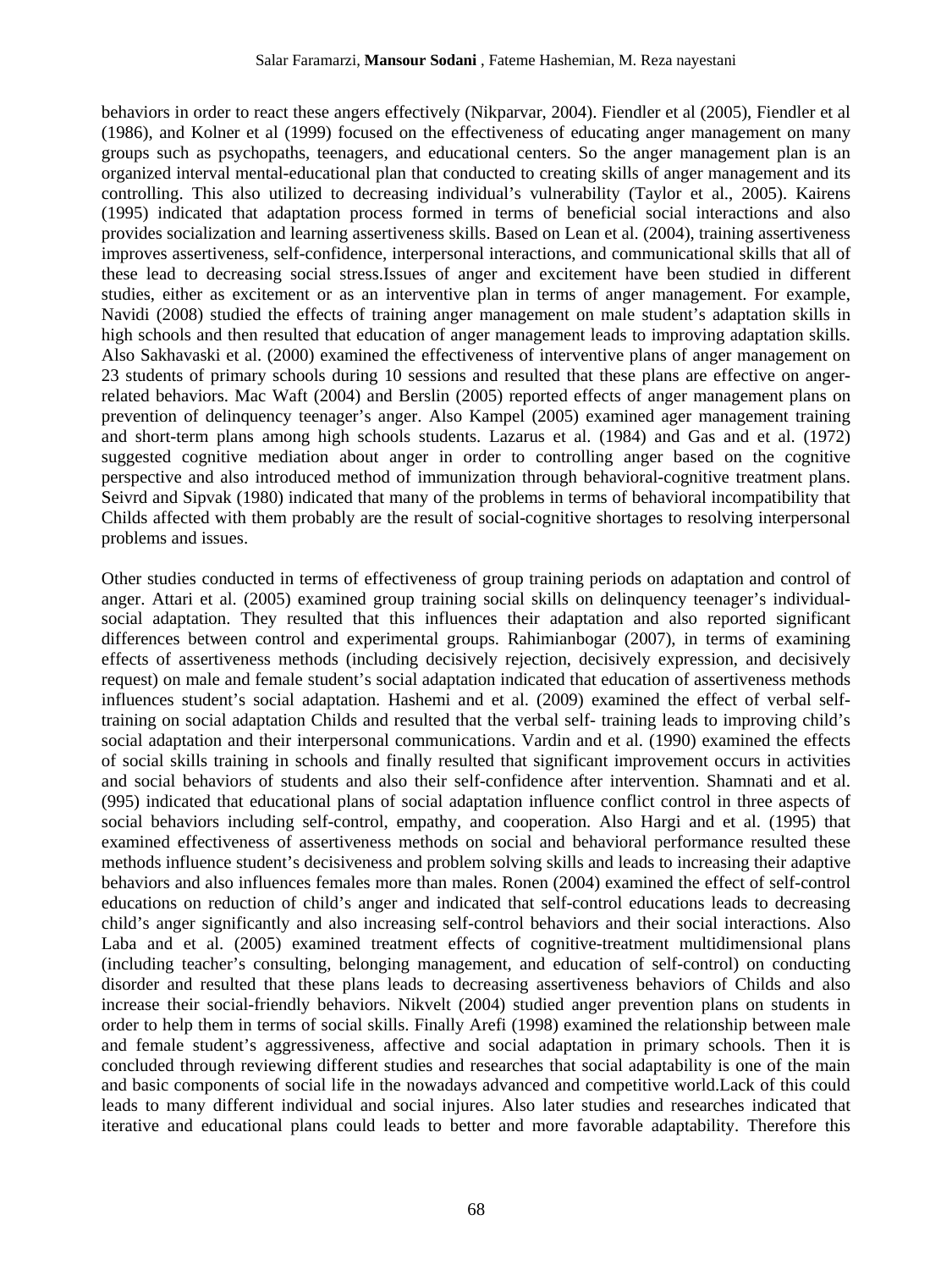question should answer that is the training anger control skills interventions plan influences personal adjustment of girl students.

## **2. Method**

With respect to research methodology, the present study was experimental, because the authors want to examine the effects of independent variable (training anger control skills interventions plan) on dependent variable (personal adjustment of girl students). In order to this, the pretest-posttest control group has been selected among other plans. The statistical population of this study was all of girl students of high schools at Mahshahr in academic years of 2012-3.

#### **The pretest- posttest control group**

| $\ldots$         | group | . . |   | . . | ັ້<br>__ |
|------------------|-------|-----|---|-----|----------|
| `ontrc<br>011001 | group | . . | . |     | ∸        |

#### **Statistical sample and sampling method**

The statistical sample of this study was 50 students of mentioned population (25 students were experimental group and then another 25 students were control group). Multi-stage cluster sampling has been used to sampling.

**Measuring method:** in this study in order to measuring variables,California Test of Personality (CTP) personal adjustment questionnaire has been used. This questionnaire developed by Clark and et al. in 1953. This provided to measuring different dimensions of individual and personal adjustmentthat includes 180 questions with two point answer (yes or no) and also includes 12 scales that half of them for personal adjustment and remaining for social adjustment.

In terms of personal adjustment 6 rates was acquired including theSelf-Reliance, Sense of Personal Worth, Sense of Personal Freedom, Feeling of Belonging, Withdrawal Tendencies, Nervous Symptoms and finally one rate as personal adjustment. Mosavi and et al. (1998) reported significance of Test of Personality questionnaire's validity through measure questions of social's relations with him/her and with others with 0.001significance. Also Shafer indicated about this test that the validity of this test for personal adjustment measure was between 89-90%, for social adjustment measure between 87-91%, and overall was between 92-93% in different studies with different sample sizes from 273 to 712ones. These coefficients were between 60-87% for sub-measures of this test.

**Data collecting method**: with respect to the type of this plan that is experimental, the following steps have been used to collecting data:

- 1. Selecting sample from high schools girl students at Mahshahr through sampling methods.
- 2. Dividing sample group into two groups randomly (control and experimental group)
- 3. Distributing the (CTP) questionnaires among members of control and experimental groups in order to collecting data about girl student's personal adjustment as pretest.
- 4. Applying the independent variable (training anger control skills interventions plan). Anger controlling skills in this study refers to the skills which introduced by Klinke (1998) to confronting anger and includes: A) the use of social support systems, b) problem solving skills, c) self-relaxation skills, d) the skills to maintain internal control, e) use of the buoyancy skills, f) the skills of training, speaking and discussion of effective (communication and negotiation), M) listening skills, n) explicitly express of feelings. Each of these skills educated to students in 8 sessions and each session in 90 minutes.
- 5. Implementing the CTP questionnaires in each of control and experimental groups in order to collecting data about girl student's personal adjustment as pretest as posttest.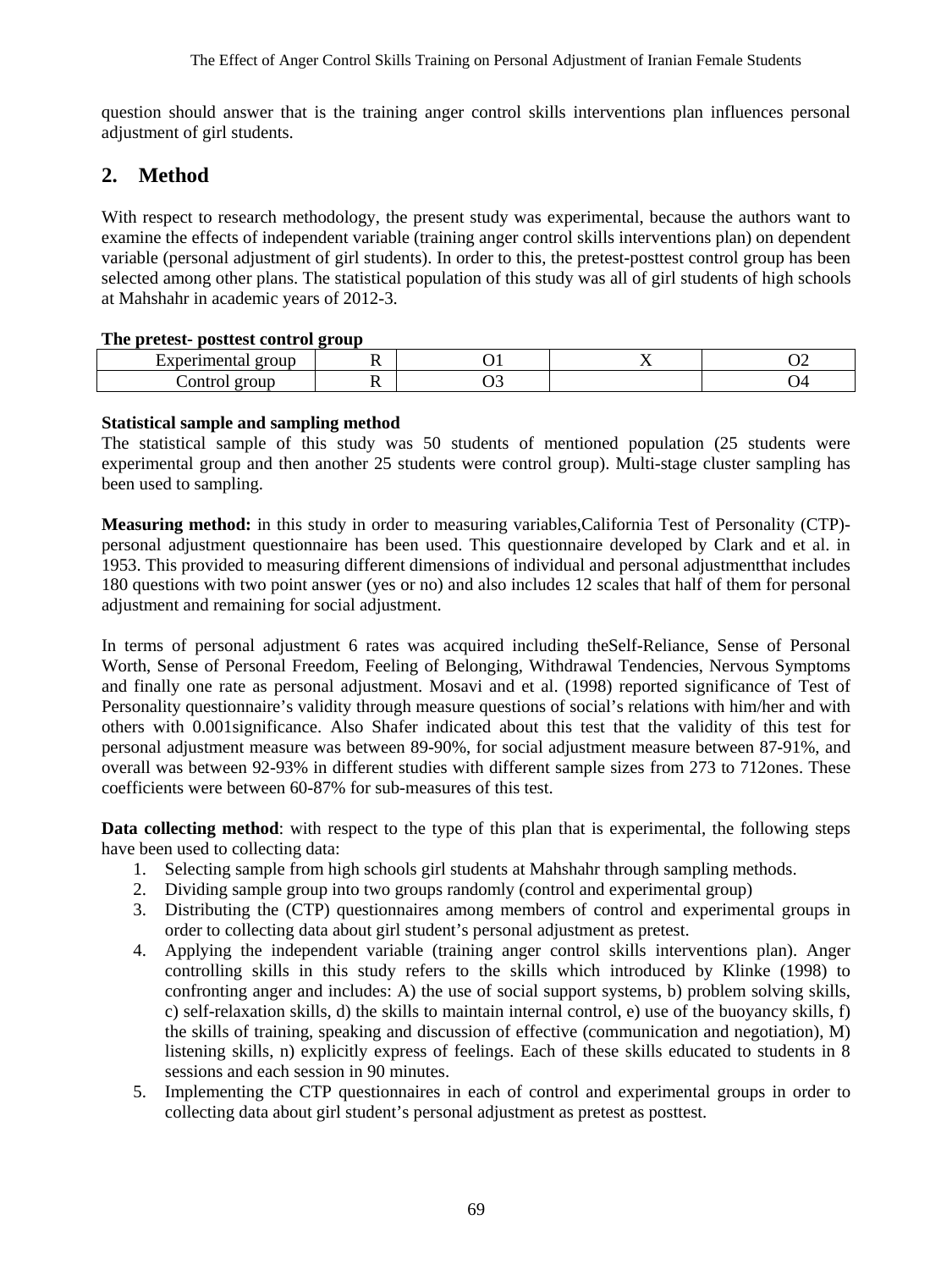**Methods of data analysis**: in order to analyzing data, descriptive and inferential statistics have been used. With respect to study plan, types of hypotheses and collected data through SPSS and analysis of covariance have been utilized.

# **3. Findings**

The descriptive measures about the first hypothesis have been indicated at the table 1.

| Variable   | <b>Stages</b> | Groups       | Average | Standard<br>deviation | Minimum | Maximum | Frequency |
|------------|---------------|--------------|---------|-----------------------|---------|---------|-----------|
|            | Pretest       | Experimental | 44.66   | 10.42                 | 20      | 66      | 25        |
| Personal   |               | Control      | 47.12   | 10.39                 | 26      | 70      | 25        |
| adjustment | Posttest      | Experimental | 69.20   | 7.79                  | 47      | 80      | 25        |
|            |               | Control      | 38.92   | 14.20                 |         | 68      | 25        |

**Table 1: The descriptive measures about the first hypothesis** 

The first hypothesis of this study indicated that training anger control skills interventions plan influences personal adjustment of girl's students.As indicated at the table 2, the differences between two groups (control and experimental) is significant with  $p<0.008$ .

#### **Table 2: the results of analysis of covariance about first hypothesis**

| T<br>Variable    | Sum of squares | Average of squares | -      | Sig<br>(P)        |
|------------------|----------------|--------------------|--------|-------------------|
| Group membership | 13382<br>48.1  | 13382<br>48.1      | 100.93 | $0.000\mathrm{I}$ |

Then the second hypothesis indicated that training anger control skills interventions plans leads to increasing dimensions of personal adjustment in terms of Self-Reliance, Sense of Personal Worth, Sense of Personal Freedom, Feeling of Belonging, Withdrawal Tendencies, Nervous Symptoms.

| $\sim$ which is a common of minimal of collections would be provided in $\sim$<br>Variable | Sum of squares | df | Average of | F     | Sig(P) |  |
|--------------------------------------------------------------------------------------------|----------------|----|------------|-------|--------|--|
|                                                                                            |                |    | squares    |       |        |  |
| Self-Reliance                                                                              | 632.42         |    | 632.42     | 61.72 | 0.001  |  |
| Sense of Personal Worth                                                                    | 178.37         |    | 178.37     | 50.55 | 0.001  |  |
| Sense of Personal Freedom                                                                  | 226.23         |    | 226.23     | 33.93 | 0.001  |  |
| Feeling of Belonging                                                                       | 304.49         |    | 304.49     | 42.74 | 0.001  |  |
| <b>Withdrawal Tendencies</b>                                                               | 641.25         |    | 641.25     | 79.04 | 0.001  |  |
| Nervous Symptoms                                                                           | 266.09         |    | 266.09     | 70.02 | 0.001  |  |

### **Table 3: the results of analysis of covariance about second hypothesis**

In this section the differences between girl students in two groups (experimental and control) in terms of Self-Reliance, Sense of Personal Worth, Sense of Personal Freedom, Feeling of Belonging, Withdrawal Tendencies, Nervous Symptoms, have been analyzed with p<0.001.Also the results of analysis of variance (MANCOVA) have been indicated at the table 3. Based on this table's results, the differences of experimental and control groups in terms of girl student's performance were accepted with p<0.0001.

# **4. Discussion and conclusion**

As the results indicated, training anger control skills interventions plan influences personal adjustment of girl's students in terms of personal adjustment sub-measures. Also these results indicated that there are significant differences between the group which educated (experimental group) and the group which doesn't educated (control group)  $(p=0.0001, F=110.11)$ . Therefore the first hypothesis of this study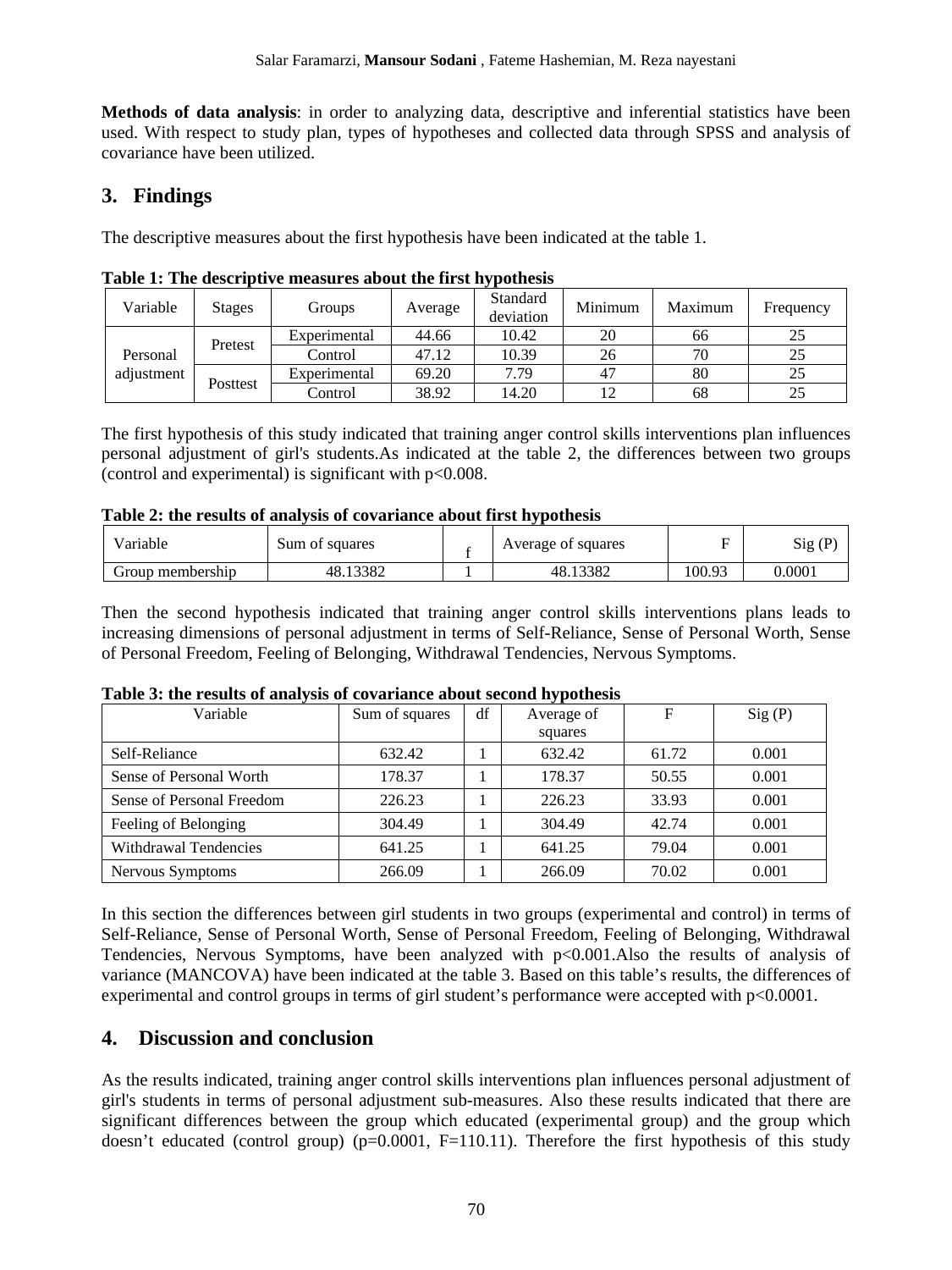indicated and it could remembered that training anger control skills interventions plan influences personal adjustment of girl's students in terms of personal adjustment sub-measures positively. Also the results indicated that training anger control skills interventions plan influences personal adjustment of girl's students in terms of personal adjustment sub-measures in terms of Self-Reliance, Sense of Personal Worth, Sense of Personal Freedom, Feeling of Belonging, Withdrawal Tendencies, Nervous Symptomshave been analyzed with p<0.0001.

As indicated the results of this study supported by conceptual frameworks and other studies that conducted in Iran or other countries. Though the results indicated some differences among these studies in terms of content or research methodologies, but all of them claimed that training anger control skills interventions plan influences personal adjustment of girl's students. Some of these studies include Fiendler and et al. (2005); Fiendler and et al. (1986); Klner et al. (1999); Kayrnz et al. (1995), Lin and colleagues (2004); Navidi (1387); Sakhvvlsky and colleagues (2000), Frieden (2005 ); Mac Vaf (2004), Breslin (2005), Campbell (2004), Lazarus and Folkman (1984), Glass and Singer (1972); Sivrd and Sypvak (1980); Attar and colleagues (1384); Rahimian et Bvgr (1386); Hashemi and others (1388); Vrdyn and others (1990); Shmnty Livas and Terry (1995); Hargy and others (1995); Rvnn (2004); Laba and Dvdv (2005) and Nikvlt (2004).

As this plan leads to increasing social capabilities, Fiendler et al. (2005), Fiendler et al. (1986), Kliner et al. (199) indicated that training anger control skills influences decreasing individual's venerability. With respect to that training anger control skills influenceimprovement of communicational skills (family, school, and social), this study supported by Kairense et al. (1995) and Lean et al. (2004). In order to this, Kairense et al. (1995) indicated that adjustment process formed in terms of beneficial social interactions. Also Lean et al. (2004) suggested that education of aggressiveness influences self-confidence, interpersonal relationships, and communicational skills. Wardin et al. (1990) concluded that significant improvements resulted in student's social activities and behaviors and also their self-confidence.

This study indicated that training anger control skills influence improvement of social skills. Navidi (2008) reported that education of anger management skills influences among high schools male students. Hagry et al. (1995) concluded similar results and reported that these methods influence increasing decisiveness and resolving student's social problems and issues and also leads to increasing their adaptive behaviors. Shamanti and et al. (1995) suggested that the plans of social skills educations influences conflict management in terms of three areas including self-control, empathy, and effective cooperation.

Also our results indicated that training anger control skills influence improvement of anti-social interests. The results of Sakholoski and et al (2000) studies indicated that raining anger control skills influences anger-related behaviors. Mac Waf (2004) and Breslin (2005) suggested that raining anger control skills influences prevention of teenager's anger. Severed et al. (1980) reported that many of the problems in terms of behavioral incompatibility that children faced it probably resulted from shortages of cognitivesocial skills in resolving interpersonal problems and issues. Ronen (2004) indicated that training selfcontrol skills leads to significantly reduction of inappropriate behaviors and also increasing child's selfcontrol and social interactions. Also Laba and et al. (2005) indicated that the educational and treatment behaviors lead to decreasing teenager's aggressive behaviors and also increase their social-friendly behaviors. The results of other studies support our findings and their findings approve the effect of training anger control skills interventions plan on personal adjustment of girl's students and its dimensions. For example Attari et al., (2005) indicated that group training of social skills is effective in delinquency teenager's individual-personal adjustment. Rahimianbogar et al. (2007) reported the effect of aggressiveness methods on student's personal adjustment. Hashemi et al. (2009) that examined the effect of verbal self-education on the improvement of personal adjustment of children and resulted that this leads to improvement of personal adjustment and interpersonal relationships. All in all, with respect to reviewing later studies and considering results and limitations of this study, it is concluded that training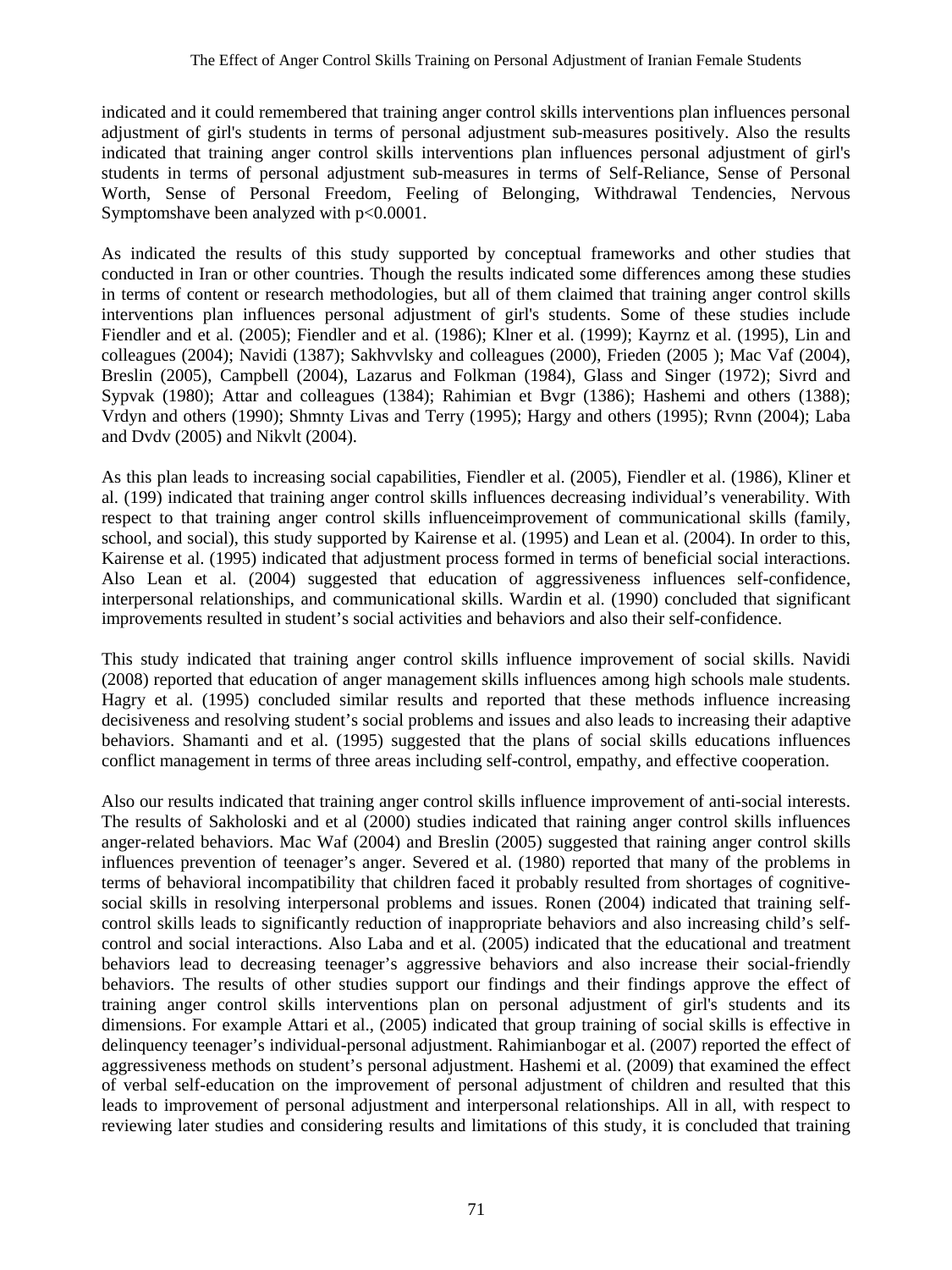anger control skills interventions plan influences personal adjustment of girl's students and considered as one of the most important treatment and interventive policies.

#### **References**

- Attari, Y., Shahaniyeylagh, M., Kochaki, A., Shabladideh, K. (2005), the Examination of Group Educations of Social Skills on individual-social Adaptation of Delinquency Teenagers at Gonbadkavoos, Journal of Educational sciences and psychology, ShahidChamran university of Ahvaz, 3(12), pp 20-46.
- Arefi, M, (2008), the Examination of Communicational Assertiveness and its Relationship with Affective-social Adaptation of Students at Shiraz, MA Thesis, University of Shiraz.
- Boshkar, S. (2008), the Effect of Anger management skills on decreasing marital Conflicts, MA Thesis, department of consulting,ShahidChamran university of Ahvaz.
- Breslin, J. H. (2005). Effectiveness of a rural anger management program in preventing domestic violence recidivism. Available on: http://wwwlib.umi.com/

dissertations/fullcit/3151308.

- Cairns, R.B., Leung, M.C., Buchanan, L., & Cairns, B.D.(1995).Friendships and social network in children and adolescence: fluidity, reliability, and interrelations. Child Development, 66(5):1330- 1343.
- Campbell, M. P. (2004). The efficacy of an anger management program for middle school students with emotional handicaps. Available on: http://wwwlib.umi.com/ dissertations/fullcit/ 3119854.
- Chimienti,G.,&Trilivas, S.(1995).Cognitive and behavioral effects of social skills training on Greek and Lebanese elementary school children. International Journal of Mental Health, 23(4), 53-68.
- Ellis, A. (1998). Anger, How to live with and Without It. New york: JAICO Publishingbous. USA.
- Feindler, E. L., &Ecton, R. B. (1986). Adolescent anger control: Cognitive-behavioral techniques. New York: Pergamon Press.
- Feindler, E. L., &Weisner, S. (2005). Youth anger management treatments for school violence prevention. Unpublished manuscript.
- Freiden, J. (2005). GAME: A clinical intervention to reduce adolescent violence in schools. Available on: http://wwwlib.umi.com/dissertations/fullcit/3199466.
- Klarck, D., Havtoune, K.,Salkouskiss, P. M., (1989), the Cognitive-treatment Behaviors: the practical direction in treatment of mental Conflicts, translated by Habiballahzadeh to Persian, Tehran: Arjmand publishers.
- Klinike, Kriss, L., (2005), the Life Skills, translated by Mohamadkhani to Persian, Tehran: Espandemehr publishers.
- Hargie,O., Saunders, C., & Dickson, D.(1995). The Social Skills in interpersonal Communication. Third edition. London: Rutledge.
- Hashemi, T., Eghbali, A., Alilo, M. (2009), the Effect of Self-learning on Improving Child's Social Adaptation, Journal of Clinic Psychology, 1(2), pp 29-36.
- Laba M, Dudu E.(2005).The evaluation of a multi-modelcognitive-behavioural approach to treating an adolescent with conduct disorder. Rhodes university. 2005.
- Lazarus, R. S. & Folkman, S. (1984). Stress, appraisal, and coping. New York: Springer.